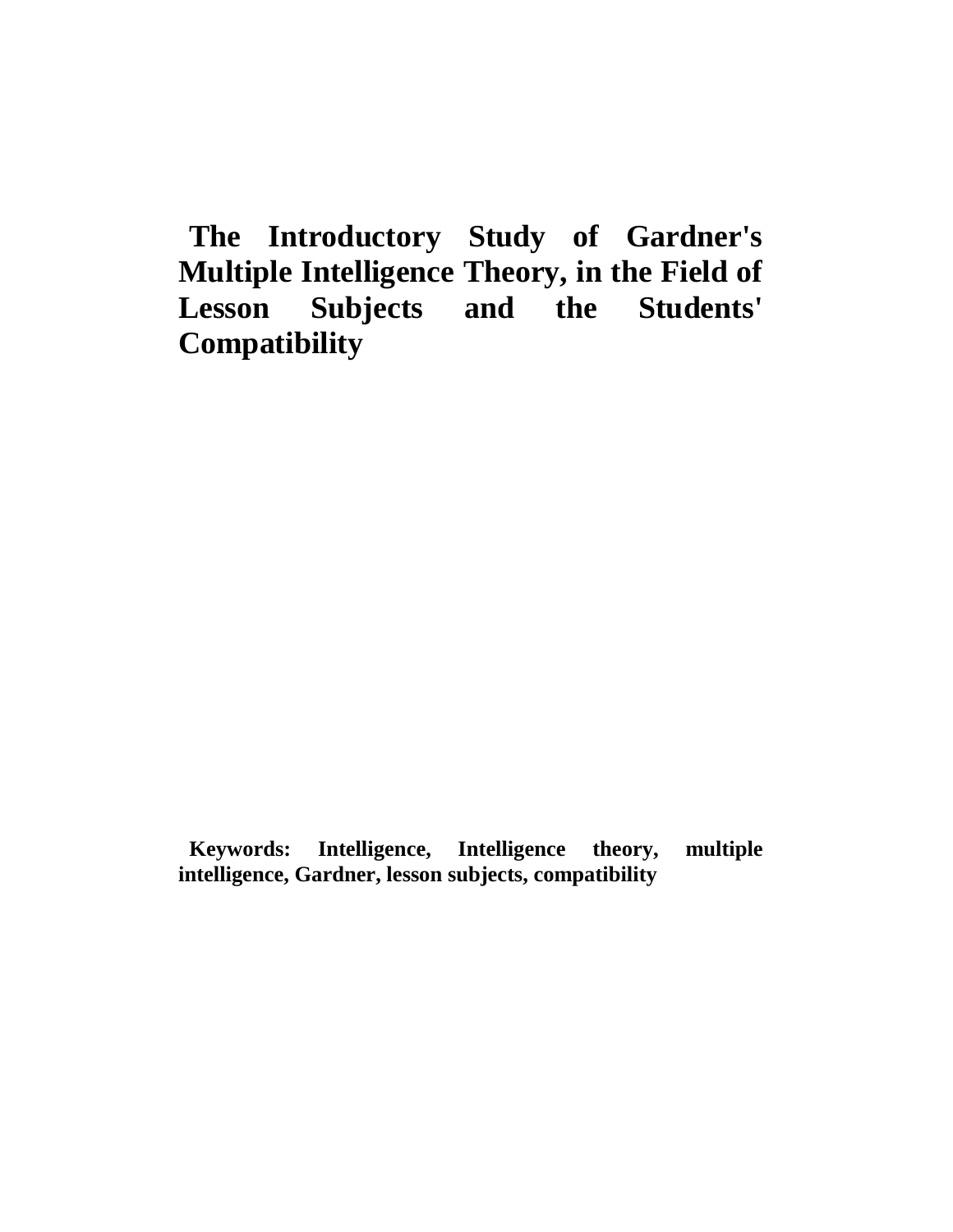# **Introduction**

By the decline of behaviorism psychology and the appearance of cognitive psychology, especially the constructivist approach, the student is being considered not as the absolute receiver of information but rather the creator of his cognitive structures. While receiving data, he is now needed to process it, relate it to his previous experiences, organize his learnings, and use it to solve real life issues and various complex problems in new circumstances (Prawat, & Folden, 1994).

The future generation will live in a world which will need a precise and more complex method of thinking so that it can adjust itself with the ever-changing conditions of time through fluent thought and fundamental skills.

The recent studies have shown that not only intelligence and cognitive talents, but also emotional characteristics (especially emotional intelligence) and social skills have a fundamental role in organizing the learning process (Klenowski, 2002). Characteristics such as having skills for social relationships or correctly understanding others' feelings and accepting them are in tight relationship with how one learns.

In order for the educational goals to be fulfilled, the following points should be considered. These points are derived from Gardner's theory (2004):

In contrast with the traditional attitude about intelligence, learning is not gained through utilization of cognitive abilities only, but other types of intelligence, which will be discussed as follows, which also have a fundamental role in the learning process.

In the learning process the individuals use different policies to process information and problem-solve depending on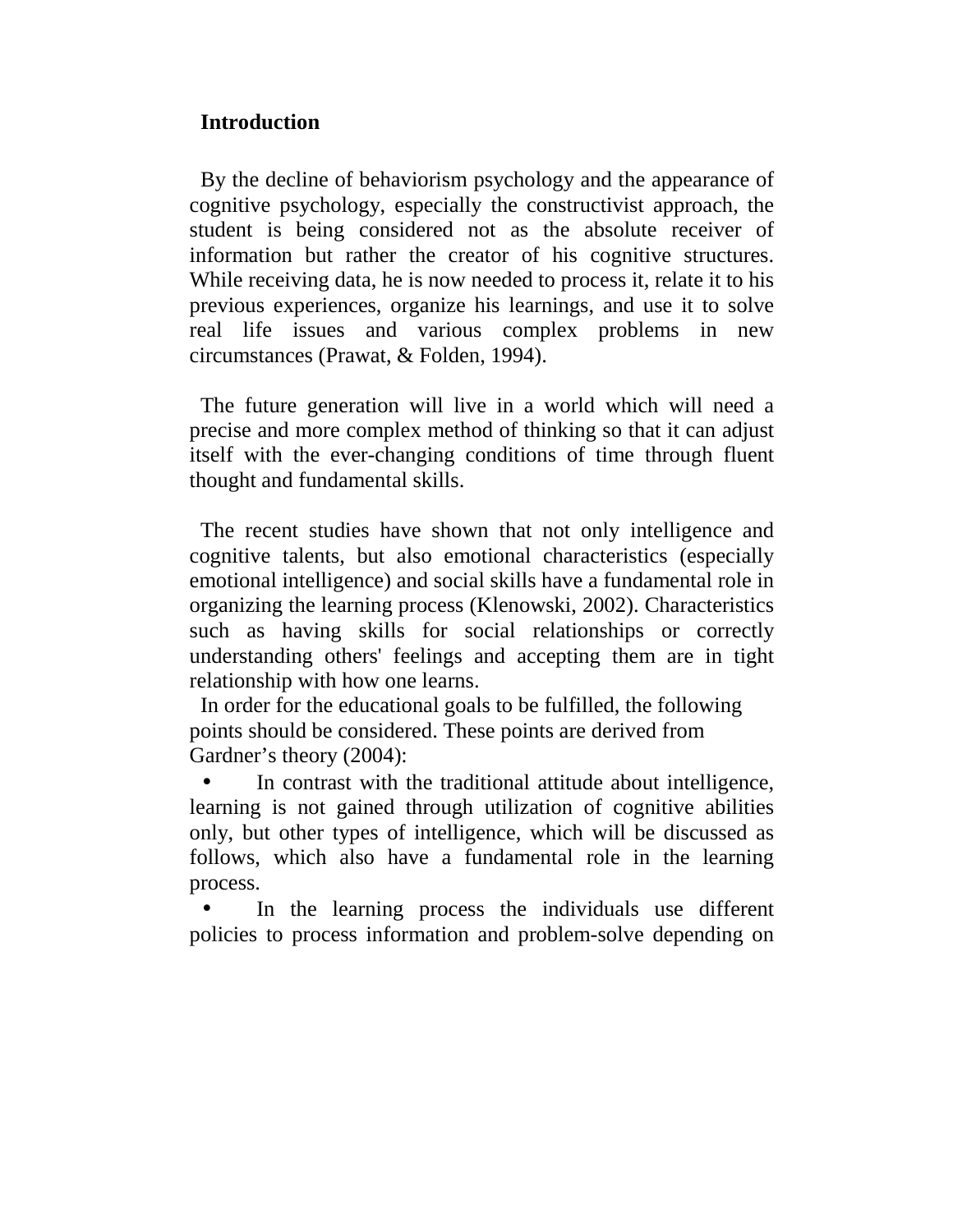the type and level of their intelligence abilities.

• For the teacher to be able to provide suitable learning experiences for the students he needs to assess the students' talents correctly, then guide them to utilize the maximum capacity of their intelligence and talent in the direction of the educational goals.

Reaching the above principles requires that the assessment of the students' educational advancement and functionality to consider the students' needs, intelligence models, and policies of learning based on the theory of multiple-intelligence instead of strict emphasis on verbal-lingual and mathematical-logical intelligence – which is unfair due to the students' individual and group differences in Gardner's different models of multiple intelligence (Lazear 1991; 1992).

The traditional intelligence tests mostly evaluate the verbal ability, the relationships between verbal concepts and mathematical-logical thought. These tests do not assess skills such new information analysis, modern problem-solving, and creative and abstract thinking. As Vygotsky mentions, the traditional tests do not give much information about the "human's potential development span". (Gardner, 2004).

Following these critical notes on intelligence tests, Piaget stated a completely different cognitive viewpoint. According to him, in order to study the human thought we should accept this principle that the individual is always trying to know and understand his surrounding world.

In cognitive psychology and information-processing approach, the relationship of intelligence with learning, thought, problemsolving, and other cognitive processes is studied. As Stenber says, "intelligence is consisted of thiking and learning skills which are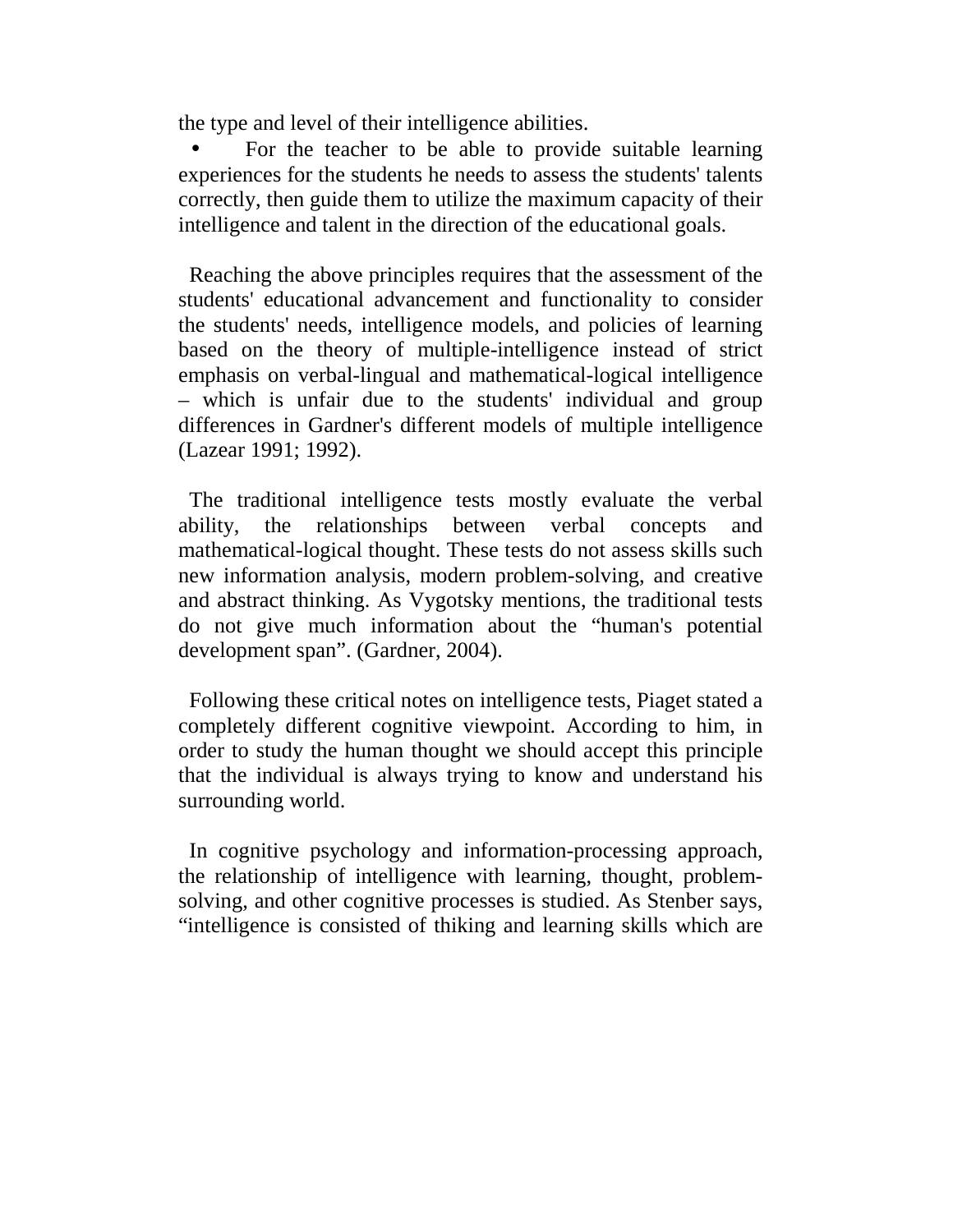used in solving education issues and life problems (Aiken, 1985, p. 219).

In the recent decades, philosophers such as Ernest Cassirer and Susanne Langer considered the human symbolizing abilities. In their opinion the human ability in utilizing various symbolizing policies for expressing and exchaning meanings have distinguished him from other living creatures (Gardner, 2004).

Today psychologists have become interested in studying the policies of making thought symbolized, that is, thoughts such as language, mathematics, portrayal arts, gestures, and other symbols.

#### **Gardner's theory about intelligence**

According to Gardner, the mental processes in a symbolizing system such as the language are different from symbolizing processes in music, gestures, mathematics, and images. Therefore, to process cognitive information, lingual and mathematical symbols – as it is in the traditional tests – would not satisfy. Having this belief that reasoning, intelligence, logic, and knowledge do not have equal meaning, Gardner (1983) offered a new viewpoint for intelligence which many of the educational planners quickly accepted. He expanded the concept of intelligce beyond the verbal and mathematical abilities to talens in music, spatial relationship, and intra personal knowledge. According to Gardner, intelligence is "the talent to solve problems or produce products that are considered valueable in one or several cultures." (Gardner & Hatch, 1989). After conducting expanded researches about bilogical and cultureal issues that relate to mental processes, he suggested seven types of intelligence, which are different from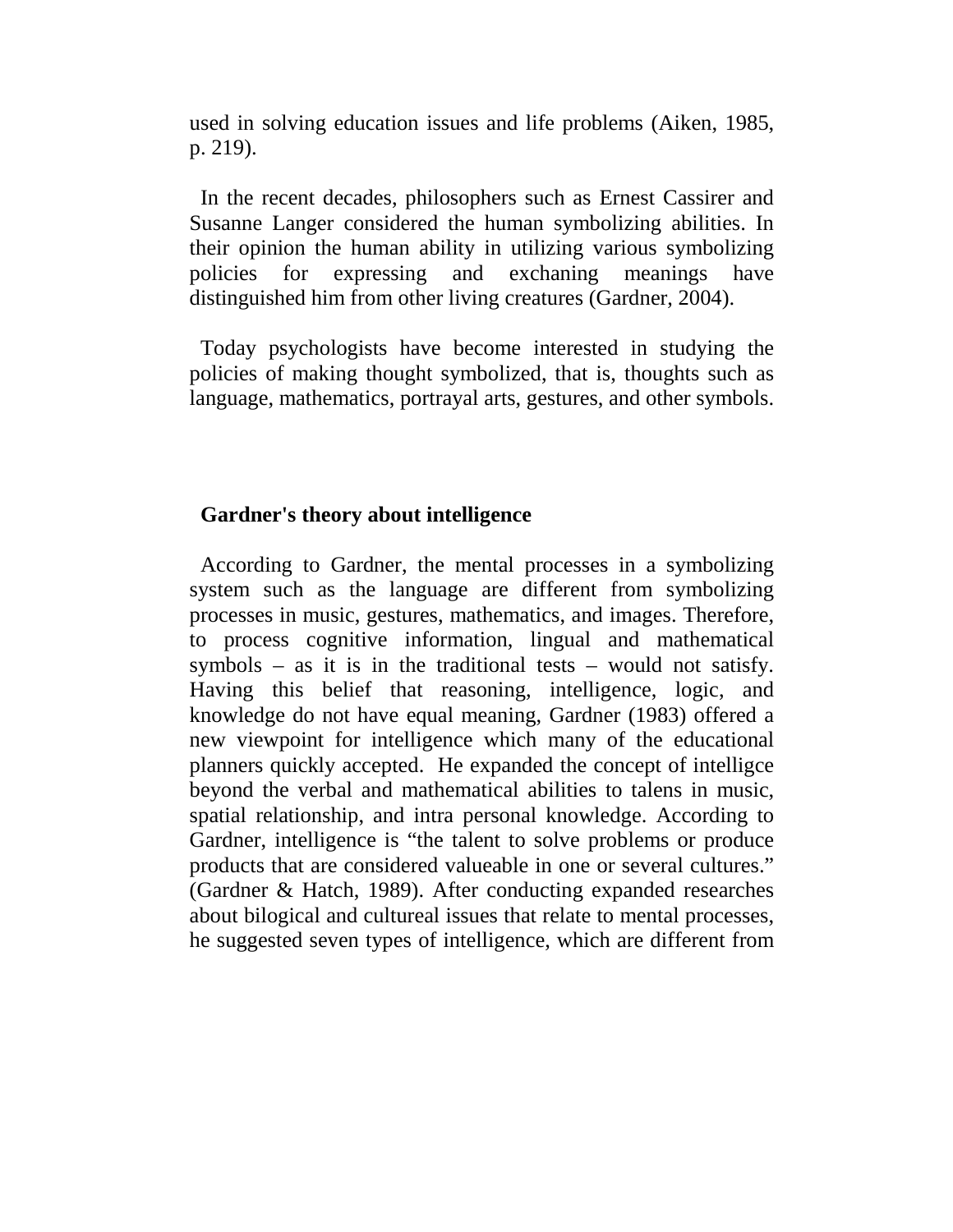the traditional viewpoints on intelligence that are founded more on lingual and mathematical abilities. (Marnat, 2003)

These seven types of intelligence consist of:

1. **Logical – mathematical intelligence** which consists of the ability to discover models, deductive reasoning, and logical thinking.

2. **Lingual – verbal intelligence** which consist of sensitivity toward language of speech and writing, and the ability to apply words and language.

3. **Visual - spatial intelligence** which consists of the ability to solve problem through the touching up and creation of mental images, and thinking through portrayal imagination.

4. **Musical intelligence** which consists of identifying musical pieces, composition of rhythmical songs, and enjoying music.

5. **Physical – movement intelligence** which consists of the ability to control the body movements, skillfully working with objects, using all or a part of the body limbs to solve problems, interaction with the surrounding environment for reminding-of and processing information between the eye and the hand, and other psycho-motor skills.

6. Interpersonal intelligence meaning that the person has talent to understand purposes, others' motives and feelings and the skill to set relationships with them.

7. Intrapersonal intelligence which consists of personal talent for an individual to understand himself, his emotions, fears, and motives.

It is Gardner's viewpoint that all individuals have all the various kinds of intelligence to different ratios and the various types of intelligence work as each other's complementary item in the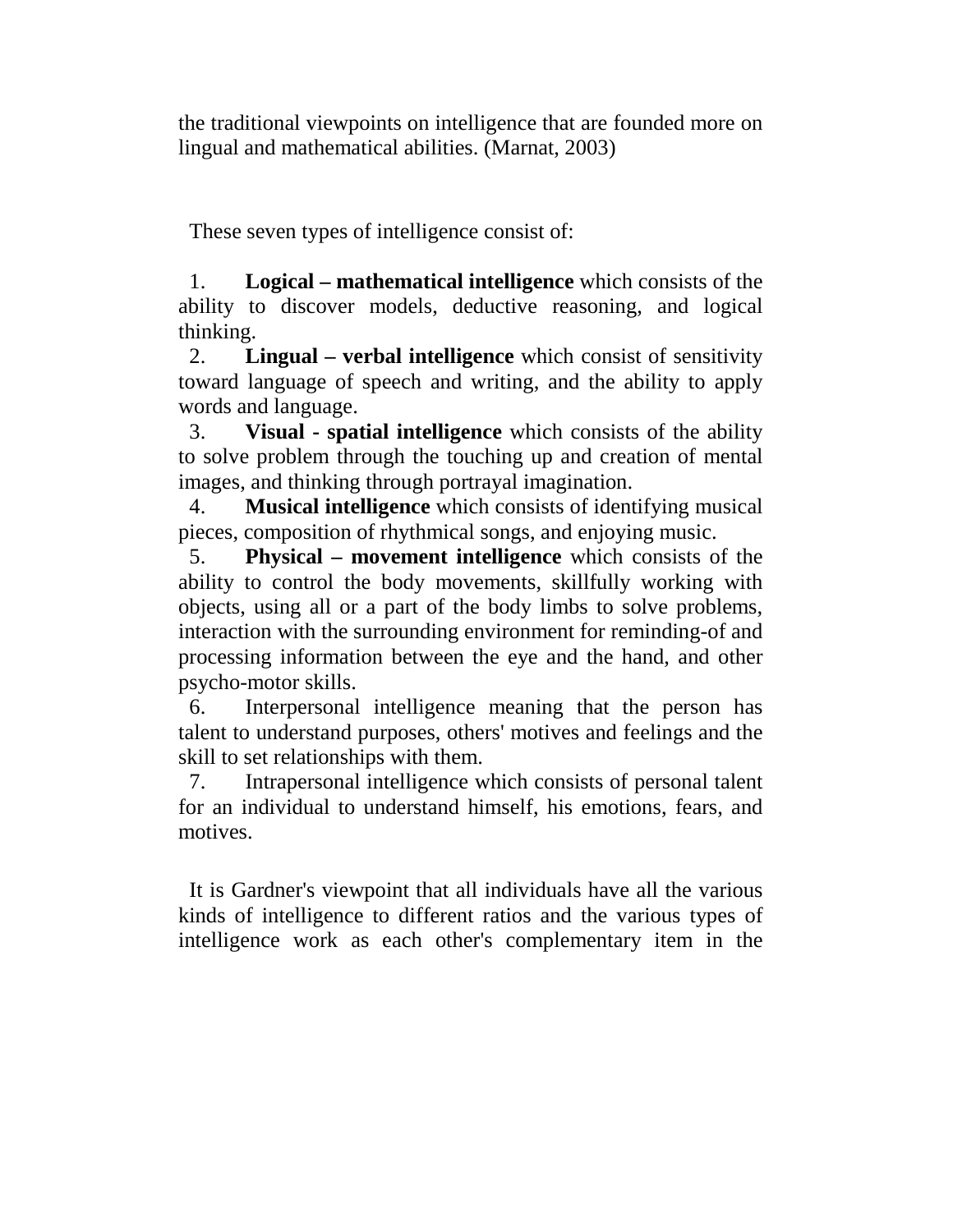learning process. In his opinion multiple intelligence has both biological and cultural basis. Neurologic researches have shown that learning is the result of change in synaptic relationship between nerve cells. In addition to biological basis, cultural elements are also influential in the development of the various intelligences. Depending on which kind of intelligence is considered valuable, in different cultures different types of intelligence are developed.

In year 1999, Gardner brought forward two other types of intelligence, meaning the naturalist intelligence and the existential intelligence.

**Naturalist intelligence** enables the person to identify the natural phenomena, categorize them, and to satisfy his curiosity about the natural phenomena by observing nature and testing and to reach understanding of the relationship of natural phenomena.

**Existential intelligence** is consisted of sensitivity and talent for getting involved with deep question about the existence of human, such as the meaning of life, the concept of death and the appearance of human being in life and the reason for existence.

Gardner's theory about multiple intelligences has transformed the traditional attitude on intelligence and mental abilities in the field of education and cognitive sciences and has influenced the educational methods and programs.

Many teachers and educational curriculum planners have considered Gardner's theory in policies for compiling and planning the lesson content. They have often utilized this attitude in the teaching-learning process in an effective way. Questionnaires and tools have been prepared for assessing various types of intelligence. These are used in the education process. From among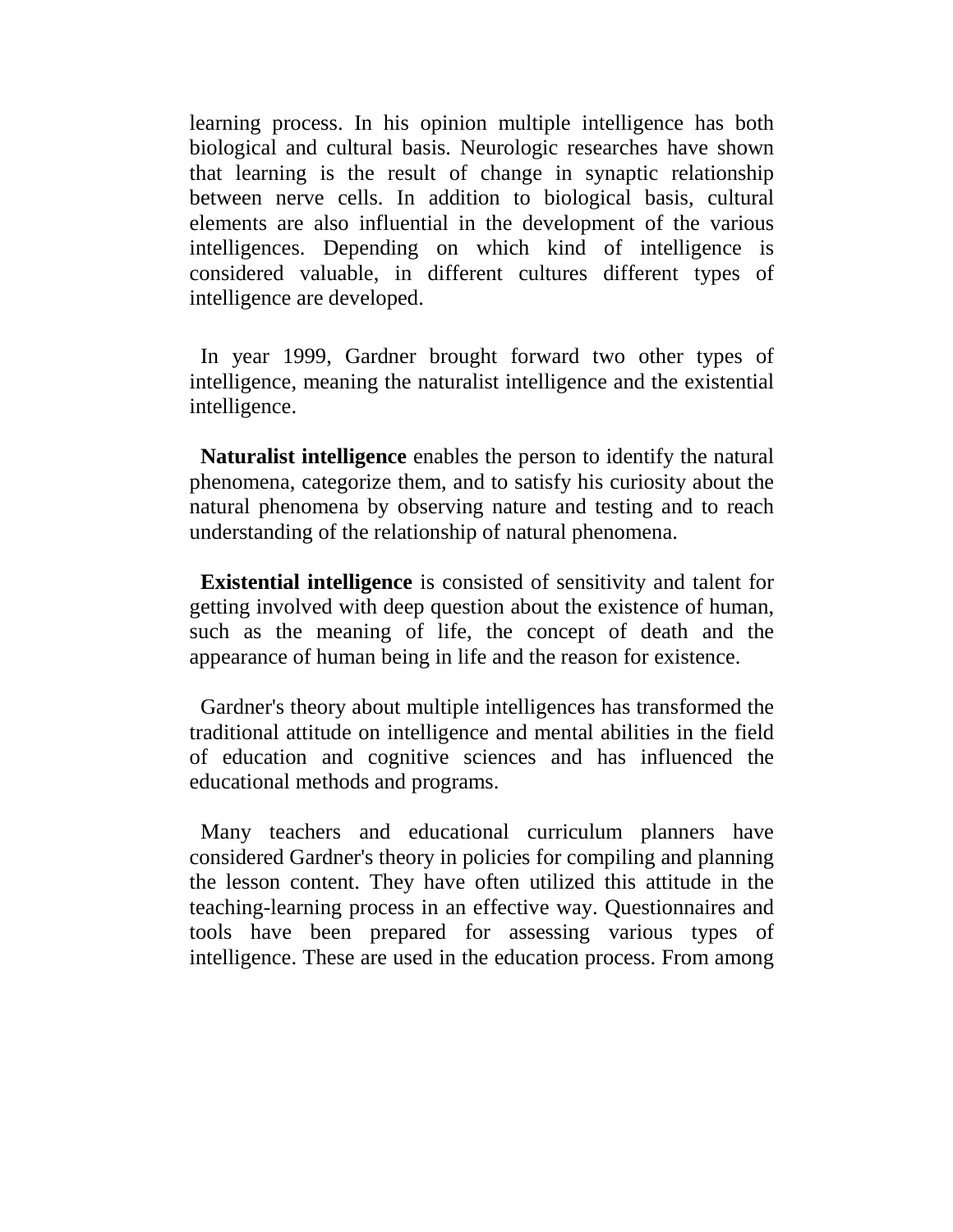these tools we can refer to the multiple intelligence test for children by Nancy Fairs, multiple intelligence in year 1999 compiled by Mckenzie, as well as the multiple intelligence questionnaire by Harms and Douglas.

Considering the historical route of psychologists' attitude about intelligence and the stating of Gardner's theory and the results of some related researches, it seems that it is possible to improve the teaching-learning process by using Gardner's multiple intelligence approach. Therefore the purpose of this research is to investigate Gardner's theory about the students of Tehran high school students through conducting an introductory study. To reach this goal, the following investigations took place:

 Investigating the co-relation between the results of each of the various kinds of intelligences suggested by Gardner with the scores mean in the related lessons to the various multiple intelligence types;

 Investigating the independence degree of the various intelligence suggested by Gardner;

 Studying the part each of the various types of intelligence play in predicting educational success or advancement;

 Comparison of the possible difference between girls and boys through Gardner's various multiple intelligences.

## **Method**

1. **Cases:** The individuals under study in this research were 120 girl and boy students of grade 10 and 11 in high school in the subject fields of theory, thenical in the school year 2004-2005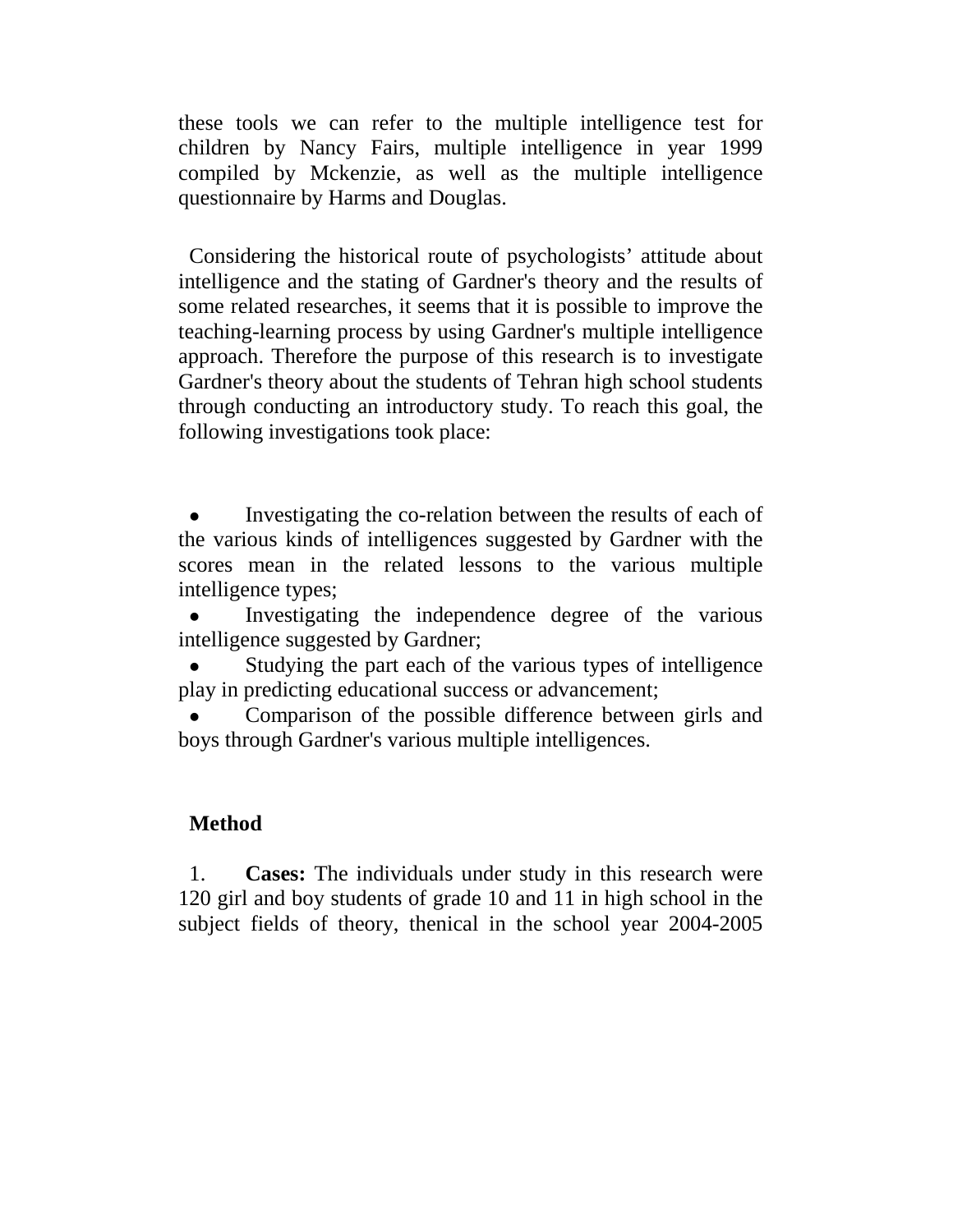which were selected from high schools of Tehran education districts through cluster random sampling method.

2. **In order to evaluate the variables:** in order to evaluate the students' IQ, the multi-sided intelligence questionnaire was used which was basd on the Farsi translation of the questionnaire by Herms and Nial Douglad. The questionnaire consisted of 8 subscales and 80 fields, where each of the intelligence types mentioned by Gardner was measured.

The second tool used in this research was Bell's adjustment scale.

Furthermore, through a researcher-made questionnaire it was asked from the individuals to identify their demographic characteristics, such as gender and education field, and also state whether they participate in the school group activities such as music, or are members in student associations or sport teams. They were also asked if they are interested to take part or become a member in such activities. All of this was through yes/no questions. Finally, the scores of students being studied in some of the lesson subjects related with various multiple intelligence items were derived. All collected information from the completed questionnaire and the students scores were put to statistical analysis. These lesson subjects were Farsi language and literature, Foreign language, Mathematics, Physics, Chemistry, Biology, and Designing and mapping (in the technical and vocational branch).

## **Conclusion**

The results of the data analysis showed that:

• There is weak to medium significant co-relation between the various types of multiple intelligence and lesson subjects related to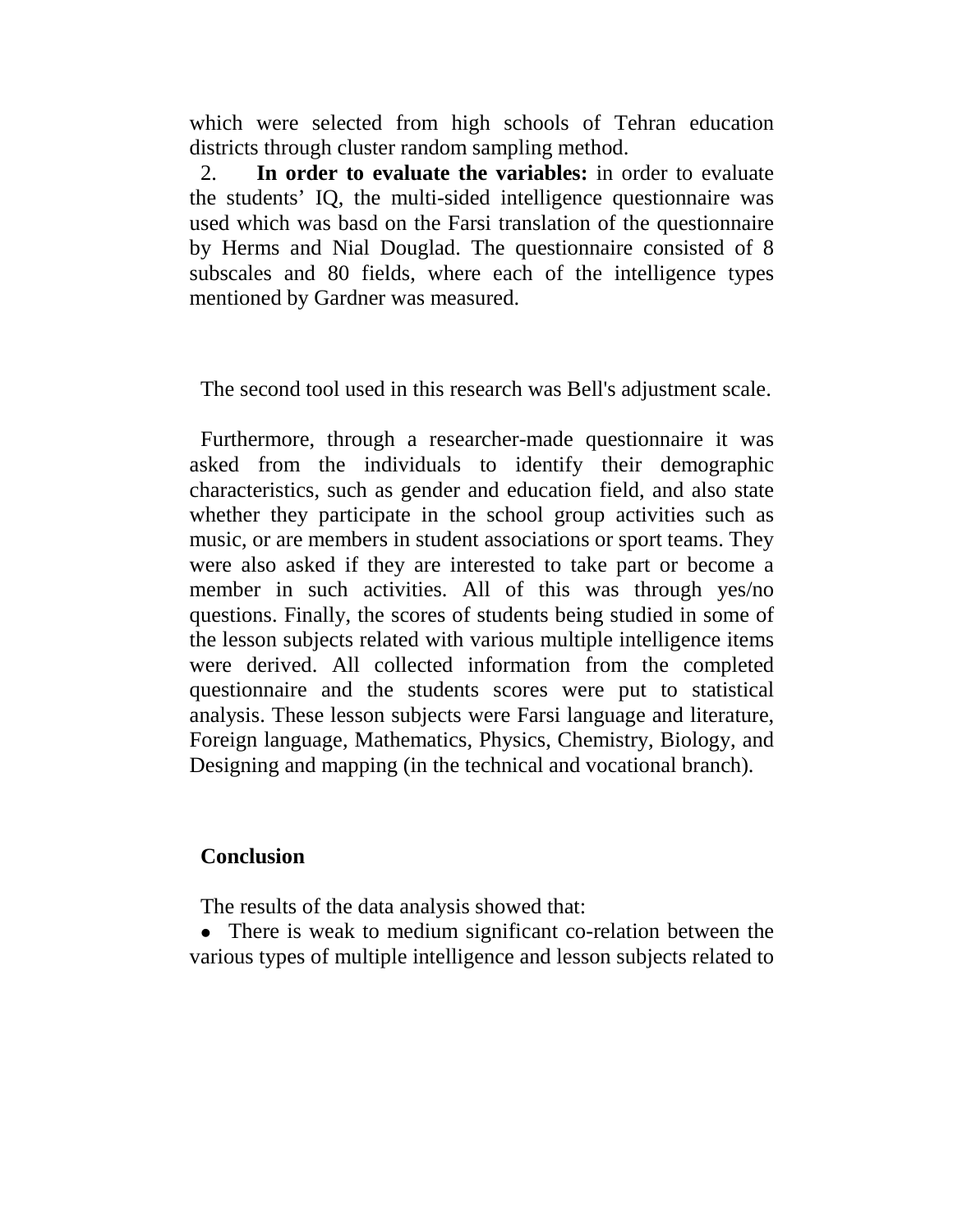each of the intelligence types.

 By taking advantage of intra-personal and inter-personal intelligence scores, it is possible to predict the overall 22 percent compatibility.

• The various intelligences stated by Gardner are not completely independent from each other. There is weak to medium level co-relation between some of them. 33 percent common variation of these eight types of intelligences show the probable element of g.

 The most amount of variation of students educational advancement can be explained by noting the verbal-lingual and logical-mathematical intelligence scores.

Finally, girls have superiority compared to boys in the intrapersonal intelligence area, while the boys are stronger in the area of visual-spatial intelligence. Regarding other types of intelligence no significant difference was observed between the two genders.